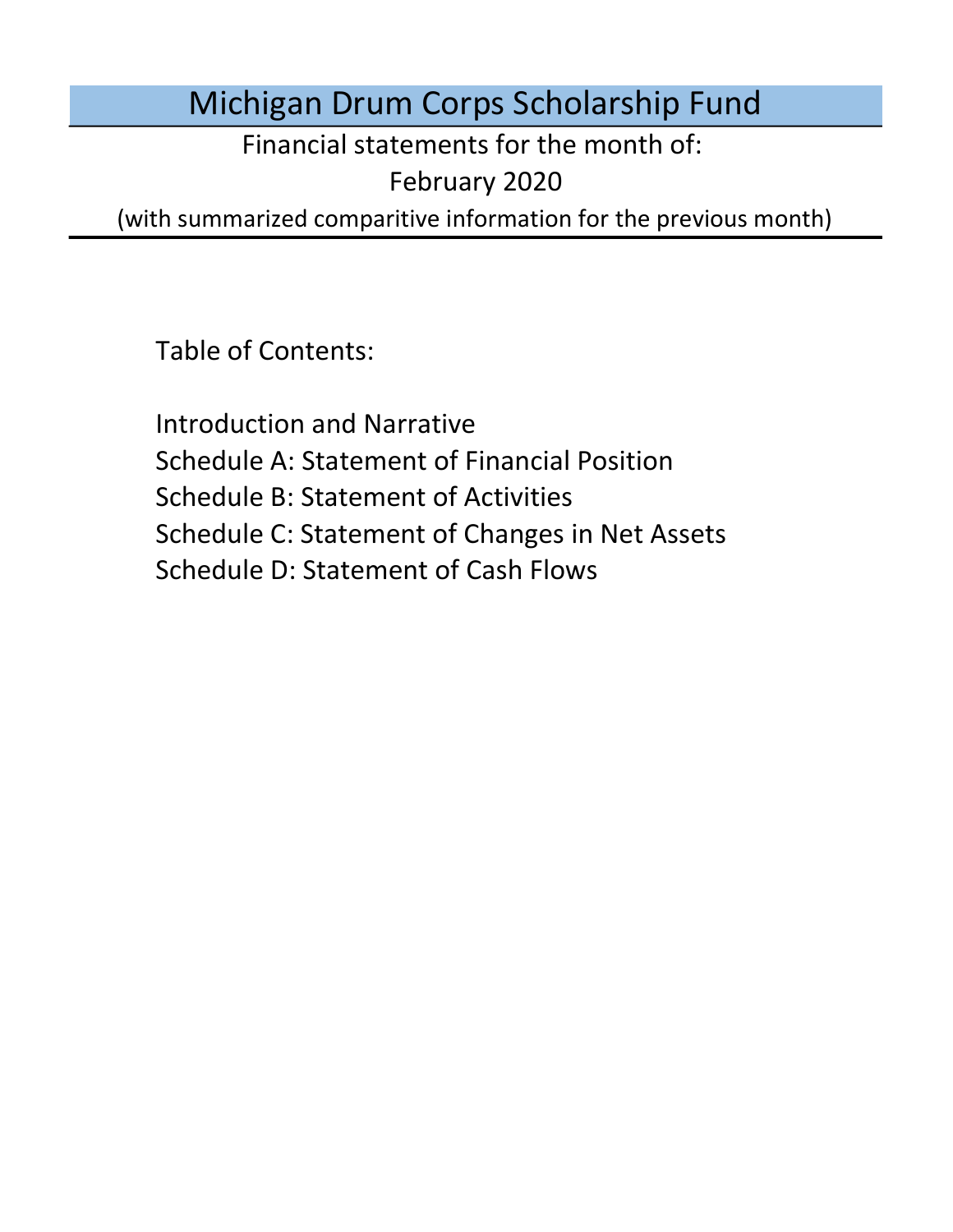### Introduction

Introduction<br>February saw three new applications take place during the month and disbursements for three applications received in January. To date, the scholarship fund has received applications for five separate drum corps and has disbursed just under \$1,800 in student support. New fundraising efforts are being planned to support additional scholarships for late audition-season applications.

### Monthly Financial Recap: Monthly

Liquid assets on hand: \$1031.03 Liquid assets on hand: \$1031.03<br>Donations: 4 donations received during February. Disbursements: 3 program related disbursements during February.

### Financial Narrative

Einancial Narrative<br>February marked the sixth month of operations for the fund under its declared fiscal year. Cash for the month is \$745.59 lower than January. \$205 of the total cash on hand is currently restricted to maintain minimum reserve requirements.

Program related expenses increased \$1,340 for tuition disbursements during February. Administrative expenses are up \$6.00 for the monthly Digital Ocean invoice charged to the business checking account. Program expenses are expected to increase in future months proportional to donations received.

No funds are currently restricted by outside donors. All restrictions made by the Board are included under Unrestricted Funds in accordance with Generally Accepted Accounting Principles in the United States.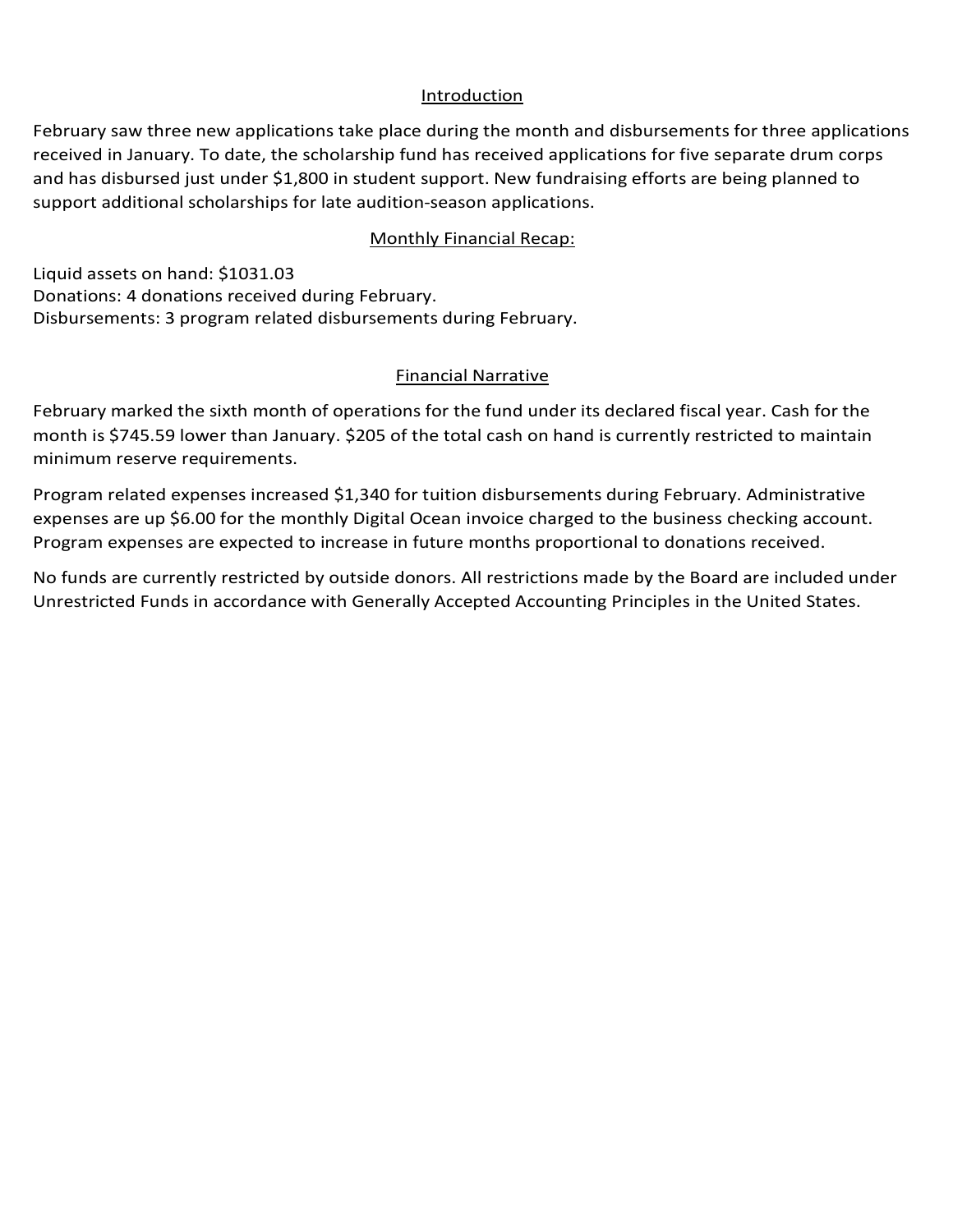## Michigan Drum Corps Scholarship Fund 3:21 PM Statement of Financial Position 01/12/2020

As of December 31, 2019 Accrual Basis

|                                                                  | <b>Feb 2020</b> | Jan 2020 |
|------------------------------------------------------------------|-----------------|----------|
|                                                                  |                 |          |
| <b>ASSETS</b><br><b>Current Assets</b>                           |                 |          |
| Cash                                                             |                 |          |
| <b>Unrestricted - Checking</b>                                   | 1,145.03        | 1,890.62 |
| <b>Unrestricted - Savings</b>                                    | 91.00           | 91.00    |
| <b>Less: Reserve Requirements</b>                                | (205.00)        | (205.00) |
| <b>Total Unrestricted Cash</b>                                   | 1,031.03        | 1,776.62 |
| <b>Restricted Cash</b>                                           | 205.00          | 205.00   |
|                                                                  |                 | 1,981.62 |
| <b>Total Checking/Savings</b><br><b>Accounts Receivable</b>      | 1,236.03        |          |
| <b>Accounts Receivable</b>                                       | 0.00            | 0.00     |
|                                                                  | 0.00            | 0.00     |
| <b>Pledges Receivable</b><br><b>Allowance for Uncollectibles</b> |                 |          |
|                                                                  | 0.00            | 0.00     |
| <b>Total Accounts Receivable</b>                                 | 0.00            | 0.00     |
| <b>Total Current Assets</b>                                      | 1,236.03        | 1,981.62 |
| <b>Fixed Assets</b>                                              |                 |          |
| Property, Plant, & Equipment                                     | 0.00            | 0.00     |
| <b>Total Fixed Assets</b>                                        | 0.00            | 0.00     |
| <b>Other Assets</b>                                              |                 |          |
| <b>Marketable Securities</b>                                     | 0.00            | 0.00     |
| <b>Other Assets</b>                                              | 0.00            | 0.00     |
| <b>Security Deposits</b>                                         | 0.00            | 0.00     |
| <b>Endowments</b>                                                | 0.00            | 0.00     |
| <b>Total Other Assets</b>                                        | 0.00            | 0.00     |
| <b>TOTAL ASSETS</b>                                              | 1,236.03        | 1,981.62 |
| <b>LIABILITIES &amp; EQUITY</b>                                  |                 |          |
| Liabilities                                                      |                 |          |
| <b>Current Liabilities</b>                                       |                 |          |
| <b>Accounts Payable</b>                                          |                 |          |
| <b>Accounts Payable</b>                                          | 0.00            | 0.00     |
| <b>Total Accounts Payable</b>                                    | 0.00            | 0.00     |
| <b>Other Current Liabilities</b>                                 |                 |          |
| <b>Salaries and Wages Payable</b>                                | 0.00            | 0.00     |
| <b>Total Other Current Liabilities</b>                           | 0.00            | 0.00     |
| <b>Total Current Liabilities</b>                                 | 0.00            | 0.00     |
| <b>Long Term Liabilities</b>                                     |                 |          |
| <b>Notes Payable</b>                                             | 0.00            | 0.00     |
| <b>Total Long Term Liabilities</b>                               | 0.00            | $0.00\,$ |
| <b>Total Liabilities</b>                                         | 0.00            | 0.00     |
| <b>Equity</b>                                                    |                 |          |
| <b>Unrestricted Net Assets</b>                                   | 1,236.03        | 1,981.62 |
| <b>Donor Restricted Net Assets</b>                               | 0.00            | 0.00     |
| <b>Total Equity</b>                                              | 1,236.03        | 1,981.62 |
| <b>TOTAL LIABILITIES &amp; EQUITY</b>                            | 1,236.03        | 1,981.62 |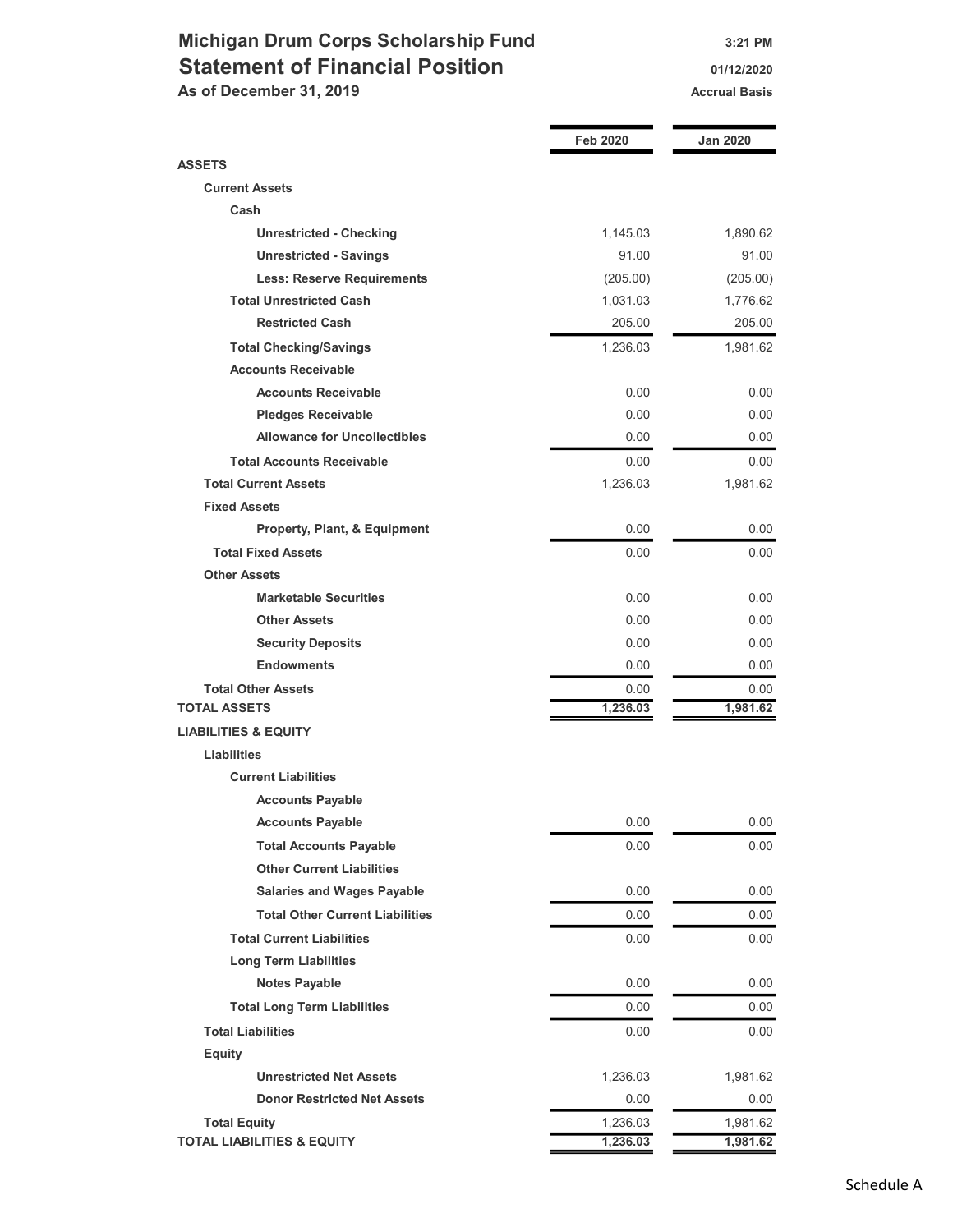## Michigan Drum Corps Scholarship Fund 3:21 PM Statement of Activities **Statement of Activities Contract Contract Contract Contract Contract Contract Contract Contract Contract Contract Contract Contract Contract Contract Contract Contract Contract Contract Contract**

**December 2019** Accrual Basis **Accrual Basis** Accrual Basis **Accrual Basis** 

|                                      | <b>Feb 2020</b> | <b>Jan 2020</b> | <b>Year to Date</b> |
|--------------------------------------|-----------------|-----------------|---------------------|
| <b>Ordinary Income/Expense</b>       |                 |                 |                     |
| Income                               |                 |                 |                     |
| <b>Contributions</b>                 |                 |                 |                     |
| <b>Individual Contributions</b>      | 610.00          | 220.00          | 3,114.00            |
| <b>Corporate Contributions</b>       | 0.00            | 0.00            | 0.00                |
| <b>Gifts in Kind</b>                 | 0.00            | 0.00            | 0.00                |
| <b>Total Contributions</b>           | 610.00          | 220.00          | 3,114.00            |
| <b>Major Gifts</b>                   | 0.00            | 0.00            | 0.00                |
| <b>Investments</b>                   |                 |                 |                     |
| <b>Interest Income</b>               | 0.00            | 0.00            | 0.00                |
| <b>Investments</b>                   | 0.00            | 0.00            | 0.00                |
| <b>Other Income</b>                  | 0.00            | 0.00            | 0.00                |
| <b>Total Investments</b>             | 0.00            | 0.00            | 0.00                |
| <b>Other Income</b>                  | 0.00            | 0.00            | 0.00                |
| <b>Total Income</b>                  | 610.00          | 220.00          | 3,114.00            |
| <b>Expense</b>                       |                 |                 |                     |
| <b>Program Expenses</b>              |                 |                 |                     |
| <b>Auditions &amp; Camp Fees</b>     | 0.00            | 0.00            | 450.00              |
| <b>Member Tuition</b>                | 1,340.00        | 0.00            | 1,340.00            |
| <b>Other Program Expenses</b>        | 0.00            | 0.00            | 0.00                |
| <b>Total Program Expenses</b>        | 1,340.00        | 0.00            | 1,790.00            |
| <b>Administrative Expenses</b>       |                 |                 |                     |
| <b>Supplies</b>                      | 0.00            | 0.00            | 0.00                |
| Postage                              | 0.00            | 0.00            | 0.00                |
| <b>Travel</b>                        | 0.00            | 0.00            | 0.00                |
| <b>Registration Fees</b>             | 0.00            | 0.00            | 275.00              |
| <b>Software Purchases</b>            | 0.00            | 0.00            | 0.00                |
| <b>Other Expenses</b>                | 0.00            | 0.00            | 0.00                |
| <b>Contract Services</b>             | 0.00            | 0.00            | 0.00                |
| <b>Website Expenses</b>              | 6.00            | 6.00            | 40.73               |
| <b>Fundraising Expenses</b>          | 0.00            | 0.00            | 0.00                |
| <b>Bank Fees</b>                     | 0.00            | 0.00            | 0.00                |
| <b>Paypal Fees</b>                   | 9.59            | 4.39            | 13.98               |
| <b>Total Administrative Expenses</b> | 15.59           | 10.39           | 329.71              |
| <b>Total Expenses</b>                | 1,355.59        | 10.39           | 2,119.71            |
| <b>Net Income</b>                    | $-745.59$       | 209.61          | 994.29              |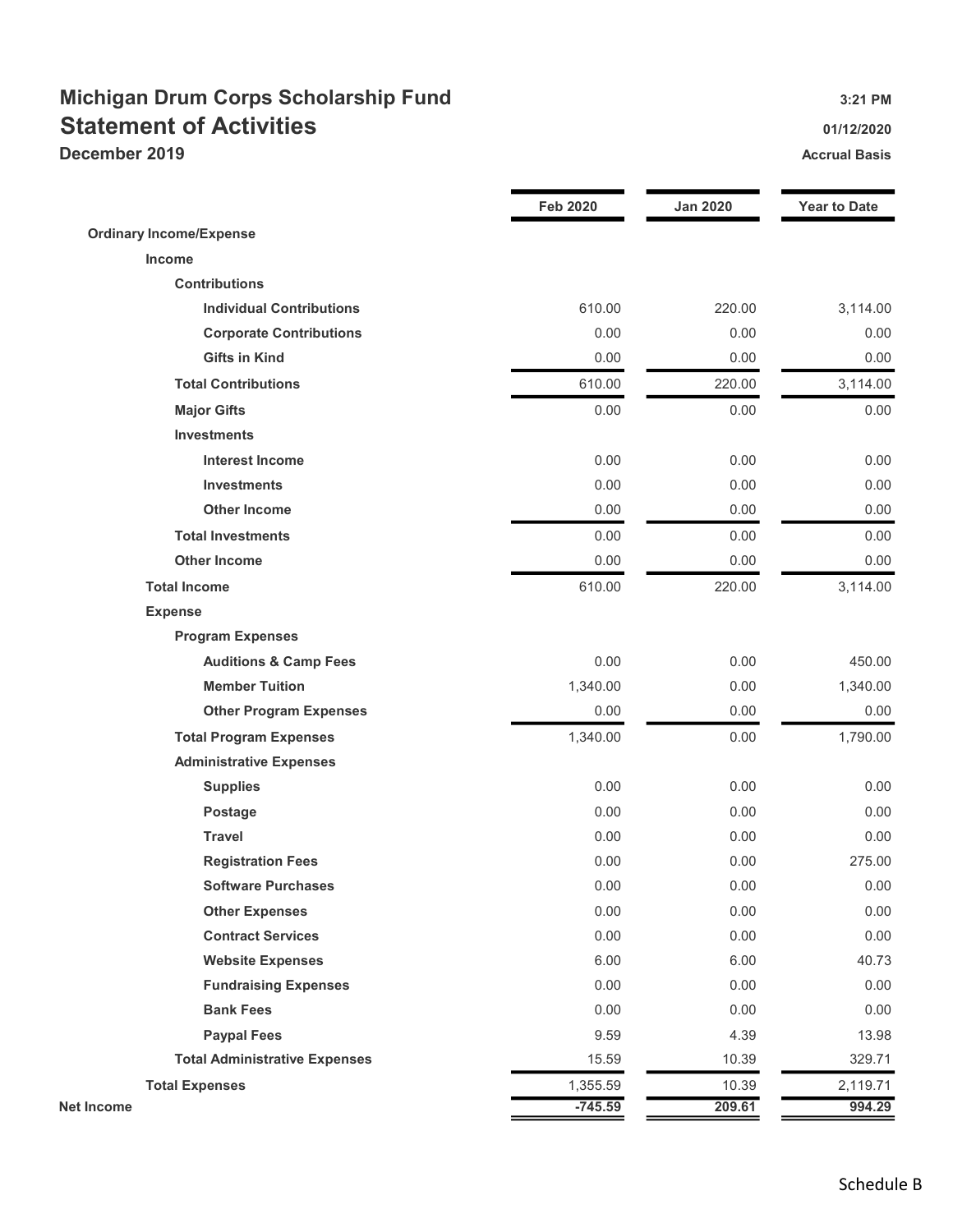## Michigan Drum Corps Scholarship Fund 3:21 PM Statement of Changes in Net Assets 61/12/2020 01/12/2020

As of December 31, 2019 **Accrual Basis** Accrual Basis Accrual Basis

|                                                      | <b>Feb 2020</b> | <b>Jan 2020</b> | <b>Year to Date</b> |
|------------------------------------------------------|-----------------|-----------------|---------------------|
| <b>Total Unrestricted Revenues</b>                   | 610.00          | 220.00          | 3,114.00            |
| <b>Net Assets Released from Restriction</b>          | 0.00            | 0.00            | 0.00                |
| <b>Total Unrestricted Expenses and Losses</b>        | $-1,355.59$     | $-10.39$        | $-2,119.71$         |
| <b>Increase in Unrestricted Net Assets</b>           | $-745.59$       | 209.61          | 994.29              |
|                                                      | 0.00            | 0.00            | 0.00                |
| <b>Donor Restricted Net Assets</b>                   | 0.00            | 0.00            | 0.00                |
| <b>Temporarily Restricted Net Assets</b>             | 0.00            | 0.00            | 0.00                |
| <b>Contributions</b>                                 | 0.00            | 0.00            | 0.00                |
| <b>Net Assets Released from Restriction</b>          | 0.00            | 0.00            | 0.00                |
| <b>Increase in Temporarily Restricted Net Assets</b> | 0.00            | 0.00            | 0.00                |
| <b>Permanently Restricted Net Assets</b>             | 0.00            | 0.00            | 0.00                |
| <b>Contributions</b>                                 | 0.00            | 0.00            | 0.00                |
| <b>Increase in Permanently Restricted Net Assets</b> | 0.00            | 0.00            | 0.00                |
| <b>Change in Net Assets</b>                          | -745.59         | 209.61          | 994.29              |
| <b>Beginning Net Assets:</b>                         | 1,981.62        | 1,772.01        | 241.74              |
| <b>Ending Net Assets:</b>                            | 1,236.03        | 1,981.62        | 1,236.03            |